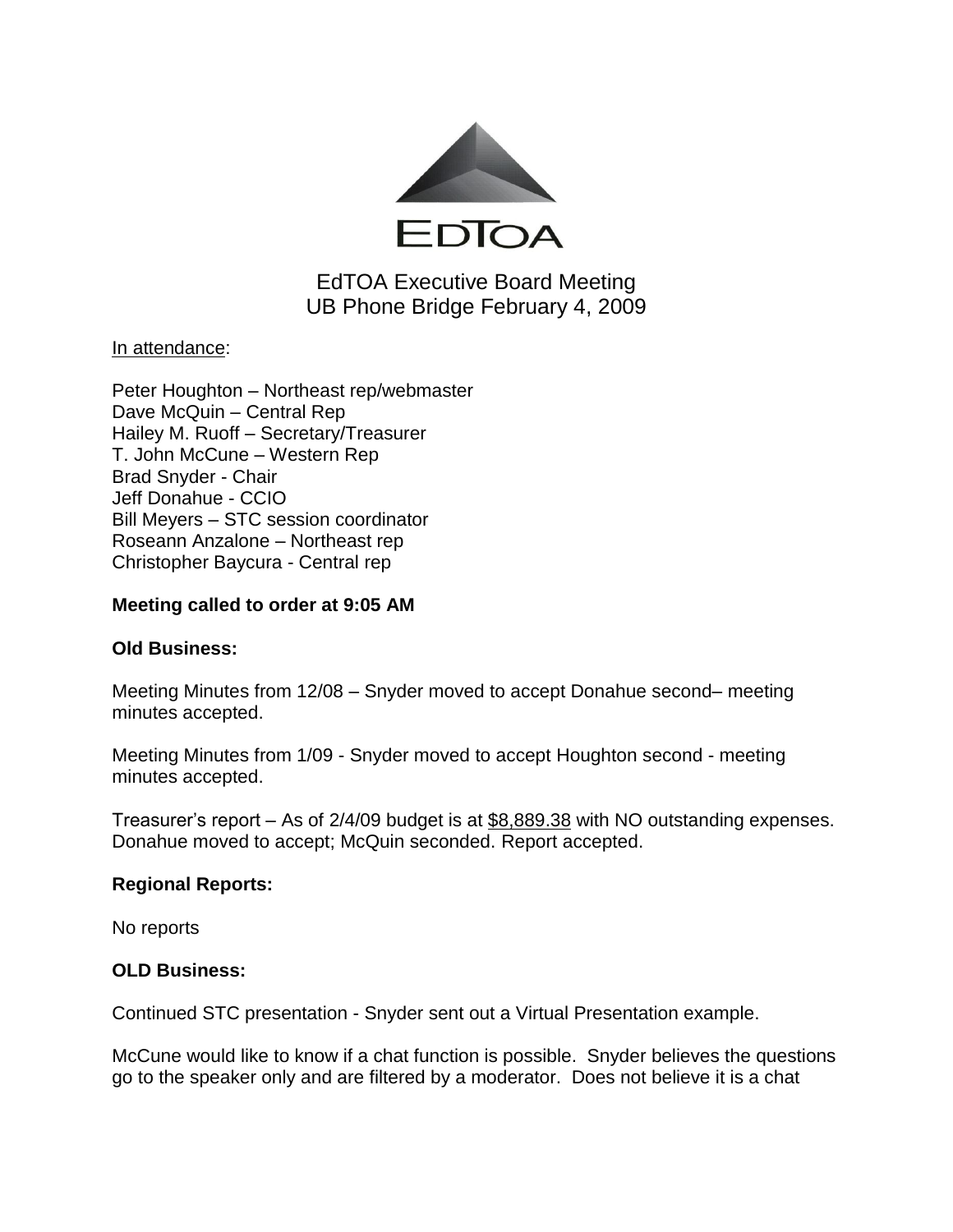feature per-sea but as long as there is a feature to ask questions of the speaker then McCune thinks it is ok.

Donahue would like to know if individual groups or entire STC are working on a single solution for the virtual conference or if there are going to many solutions. The plan right now is not to have multiple groups having separate conference BUT it looks like STC is leaning towards a solution for the group to meet virtually.

There was a concern that the 3 groups would separate and have their own sessions/virtual conferences but there is no intention for the 3 groups to do things on their own.

Sonic Foundry has been open to the idea of "loaning" boxes to areas that do not have them OR we might be able to have the presenter stay at their campus. Please note that these can be pre-produced and "opened" during certain times/days. There also may be a way to sit at your own campus and present from there. The ideal situation would be for a panel or group to go to a campus for one day and present topics (via a media rich solution) to either be recorded or shown live and then drive back the same day.

Travel reimbursement/travel in general is still a concern for most campuses but the 2 years have not seemingly been affected. The financial situation is not going to get any better so it seems that there will be more travel restrictions put in place for the 4 years and the 2 years will not see the same restrictions for at least a year from now.

Only presenters will need to travel and as in the past EdTOA has paid mileage for a presenters … we CANNOT cover expenses for people to travel to regional meetings but we will cover the lunch for the meeting itself.

One of the bonuses of going to the STC conference was for the networking/informal conversations between sessions. It would be nice to have a conversation or Q&A after the presentations….The questions feature was brought up again for Media Site but it is not ideal and not as beneficial as "live on site."

We do not want STC to die just because we cannot travel ... this is an opportunity for EdTOA to shine. We know this is not going to be the same as a physical conference but it does provide for other opportunities.

Vendors will be a concern as well as registration. This has not been discussed by STC as a whole.

We need to pursue our sessions:

\*\*NOTE: We did send out survey and here are our results:

Media Rich - (Snyder)

Copyright - (McQuin)